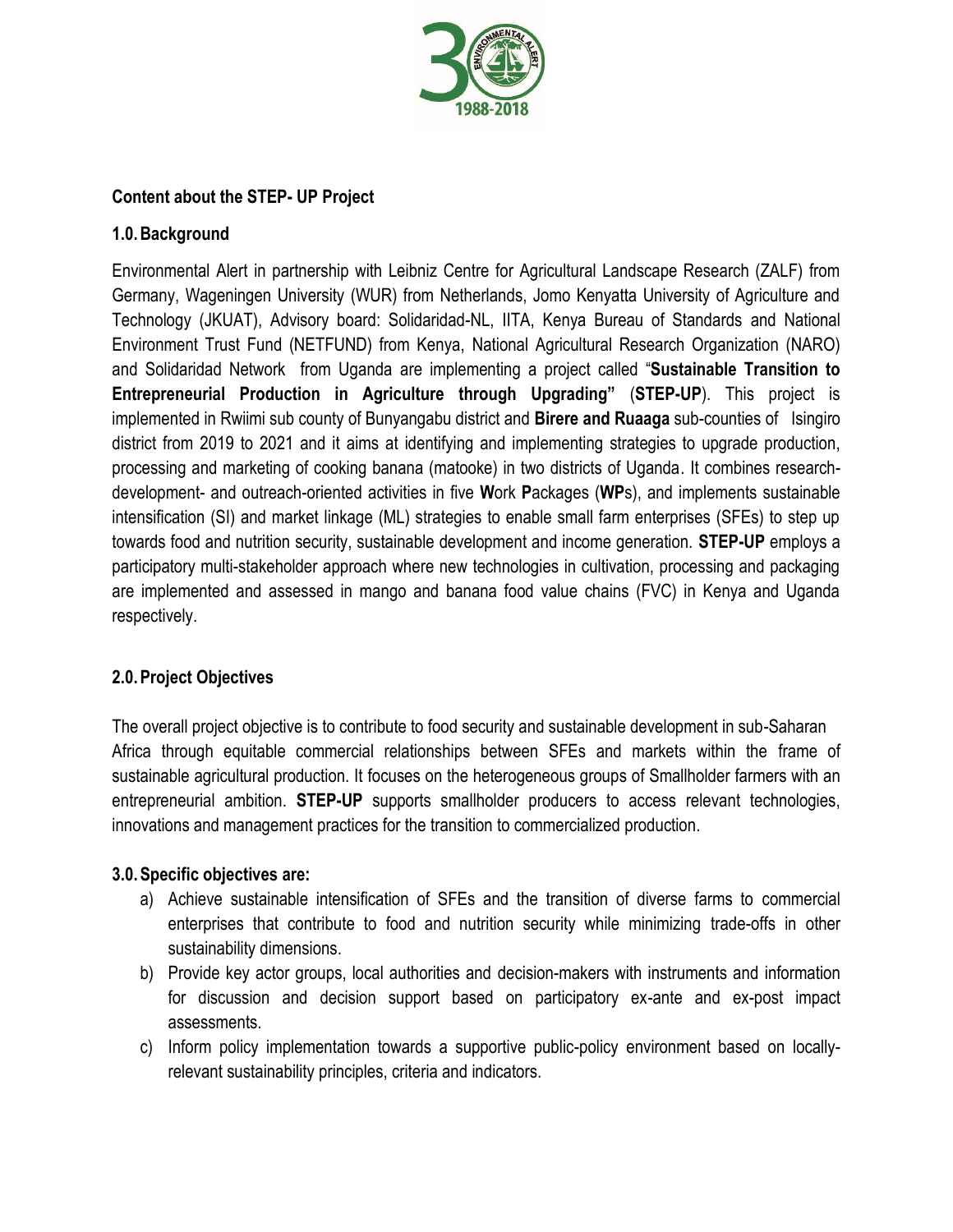**STEP-UP** works with multi-stakeholder groups (including women groups) to scale up activities for farmers to meet the market demand and scale out to farmers outside their localities. The linkage to diverse and emerging "Small Farm Enterprises" (SFEs) will enable STEP-UP to achieve a major milestone in converting research outputs into commercial products and supporting SFEs to access markets.

These case studies represent different stages in the transition process of "stepping up" through ML and SI. Data collection methods will include literature review, farm surveys, key-informant interviews, focus group discussions with farmers and key stakeholders, and monitoring of selected indicators.